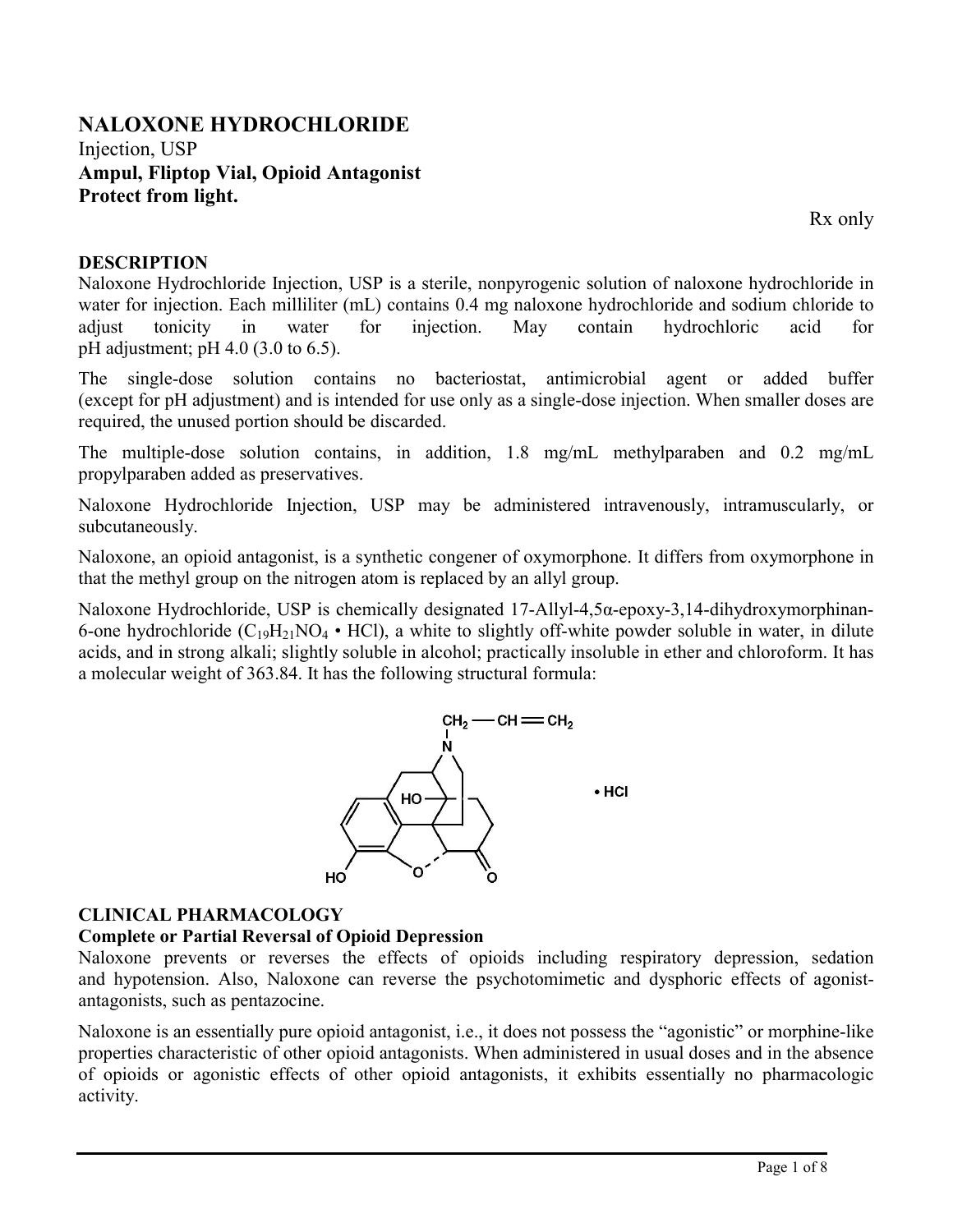Naloxone has not been shown to produce tolerance or cause physical or psychological dependence. In the presence of physical dependence on opioids, naloxone will produce withdrawal symptoms. However, in the presence of opioid dependence, opiate withdrawal symptoms may appear within minutes of naloxone administration and will subside in about 2 hours. The severity and duration of the withdrawal syndrome are related to the dose of naloxone and to the degree and type of opioid dependence.

While the mechanism of action of naloxone is not fully understood, *in vitro* evidence suggests that naloxone antagonizes opioid effects by competing for the mu, kappa, and sigma opiate receptor sites in the CNS, with the greatest affinity for the mu receptor.

When naloxone hydrochloride is administered intravenously, the onset of action is generally apparent within two minutes; the onset of action is slightly less rapid when it is administered subcutaneously or intramuscularly. The duration of action is dependent upon the dose and route of administration of naloxone hydrochloride. Intramuscular administration produces a more prolonged effect than intravenous administration. Since the duration of action of naloxone may be shorter than that of some opiates, the effects of the opiate may return as the effects of naloxone dissipates. The requirement for repeat doses of naloxone, however, will also be dependent upon the amount, type and route of administration of the opioid being antagonized.

### **Adjunctive Use in Septic Shock**

Naloxone has been shown in some cases of septic shock to produce a rise in blood pressure that may last up to several hours; however this pressor response has not been demonstrated to improve patient survival. In some studies, treatment with naloxone in the setting of septic shock has been associated with adverse effects, including agitation, nausea and vomiting, pulmonary edema, hypotension, cardiac arrhythmias, and seizures. The decision to use naloxone in septic shock should be exercised with caution, particularly in patients who may have underlying pain or have previously received opioid therapy and may have developed opioid tolerance.

Because of the limited number of patients who have been treated, optimal dosage and treatment regimens have not been established.

# **PHARMACOKINETICS**

### **Distribution**

Following parenteral administration naloxone is rapidly distributed in the body and readily crosses the placenta. Plasma protein binding occurs but is relatively weak. Plasma albumin is the major binding constituent but significant binding of naloxone also occurs to plasma constituents other than albumin. It is not known whether naloxone is excreted into human milk.

### **Metabolism and Elimination**

Naloxone is metabolized in the liver primarily by glucuronide conjugation with naloxone-3-glucuronide as the major metabolite. In one study, the serum half-life in adults ranged from 30 to 81 minutes (mean  $64 \pm 12$  minutes). In a neonatal study, the mean plasma half-life was observed to be  $3.1 \pm 0.5$  hours. After an oral or intravenous dose, about 25 to 40% of the drug is excreted as metabolites in urine within 6 hours, about 50% in 24 hours, and 60 to 70% in 72 hours.

### **INDICATIONS AND USAGE**

Naloxone Hydrochloride Injection is indicated for the complete or partial reversal of opioid depression, including respiratory depression, induced by natural and synthetic opioids including propoxyphene, methadone, and certain mixed agonist-antagonist analgesics: nalbuphine, pentazocine, butorphanol and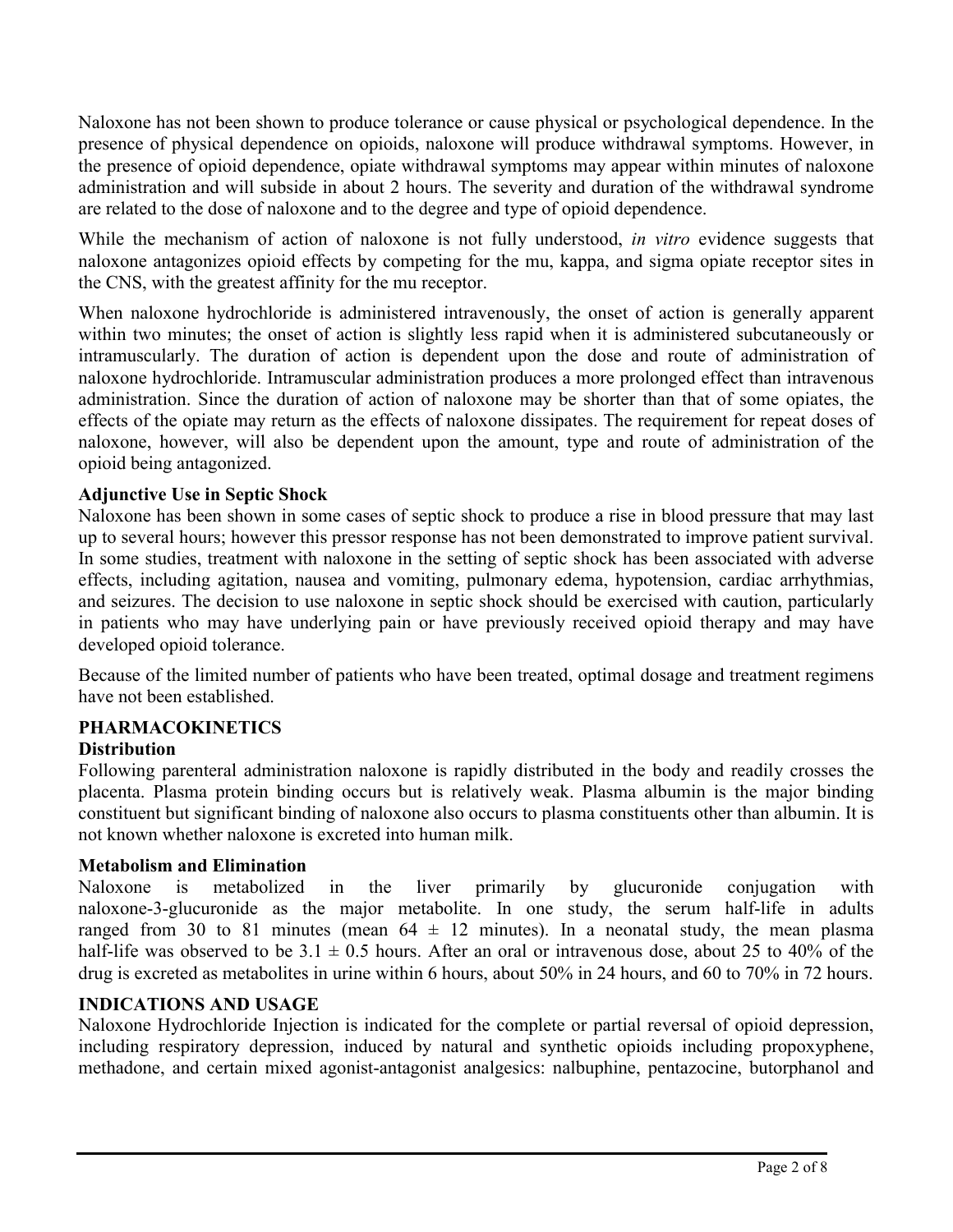cyclazocine. Naloxone hydrochloride is also indicated for the diagnosis of suspected or known acute opioid overdosage.

Naloxone may be useful as an adjunctive agent to increase blood pressure in the management of septic shock (see **CLINICAL PHARMACOLOGY, Adjunctive Use in Septic Shock**).

### **CONTRAINDICATIONS**

Naloxone hydrochloride injection is contraindicated in patients known to be hypersensitive to naloxone hydrochloride or to any of the other ingredients contained in the formulation.

### **WARNINGS**

#### **Drug Dependence**

Naloxone hydrochloride injection should be administered cautiously to persons, including newborns of mothers, who are known or suspected to be physically dependent on opioids. In such cases, an abrupt and complete reversal of opioid effects may precipitate an acute withdrawal syndrome.

The signs and symptoms of opioid withdrawal in a patient physically dependent on opioids may include but are not limited to, the following: body aches, diarrhea, tachycardia, fever, runny nose, sneezing, piloerection, sweating, yawning, nausea or vomiting, nervousness, restlessness or irritability, shivering or trembling, abdominal cramps, weakness, and increased blood pressure. In the neonate, opioid withdrawal may also include: convulsions, excessive crying, and hyperactive reflexes.

#### **Repeat Administration**

The patient who has satisfactorily responded to naloxone should be kept under continued surveillance and repeated doses of naloxone should be administered, as necessary, since the duration of action of some opioids may exceed that of naloxone.

#### **Respiratory Depression Due to Other Drugs**

Naloxone is not effective against respiratory depression due to non-opioid drugs and in the management of acute toxicity caused by levopropoxyphene. Reversal of respiratory depression by partial agonists or mixed agonist/antagonists, such as buprenorphine and pentazocine, may be incomplete or require higher doses of naloxone. If an incomplete response occurs, respirations should be mechanically assisted as clinically indicated.

### **PRECAUTIONS**

#### **General**

In addition to naloxone, other resuscitative measures such as maintenance of a free airway, artificial ventilation, cardiac massage, and vasopressor agents should be available and employed when necessary to counteract acute opioid poisoning.

Abrupt postoperative reversal of opioid depression may result in nausea, vomiting, sweating, tremulousness, tachycardia, increased blood pressure, seizures, ventricular tachycardia and fibrillation, pulmonary edema, and cardiac arrest which may result in death. Excessive doses of naloxone in postoperative patients may result in significant reversal of analgesia and may cause agitation (see **PRECAUTIONS** and **DOSAGE AND ADMINISTRATION: Usage in Adults-Postoperative Opioid Depression**).

Several instances of hypotension, hypertension, ventricular tachycardia and fibrillation, pulmonary edema, and cardiac arrest have been reported in postoperative patients. Death, coma, and encephalopathy have been reported as sequelae of these events. These have occurred in patients most of whom had preexisting cardiovascular disorders or received other drugs which may have similar adverse cardiovascular effects. Although a direct cause and effect relationship has not been established, naloxone should be used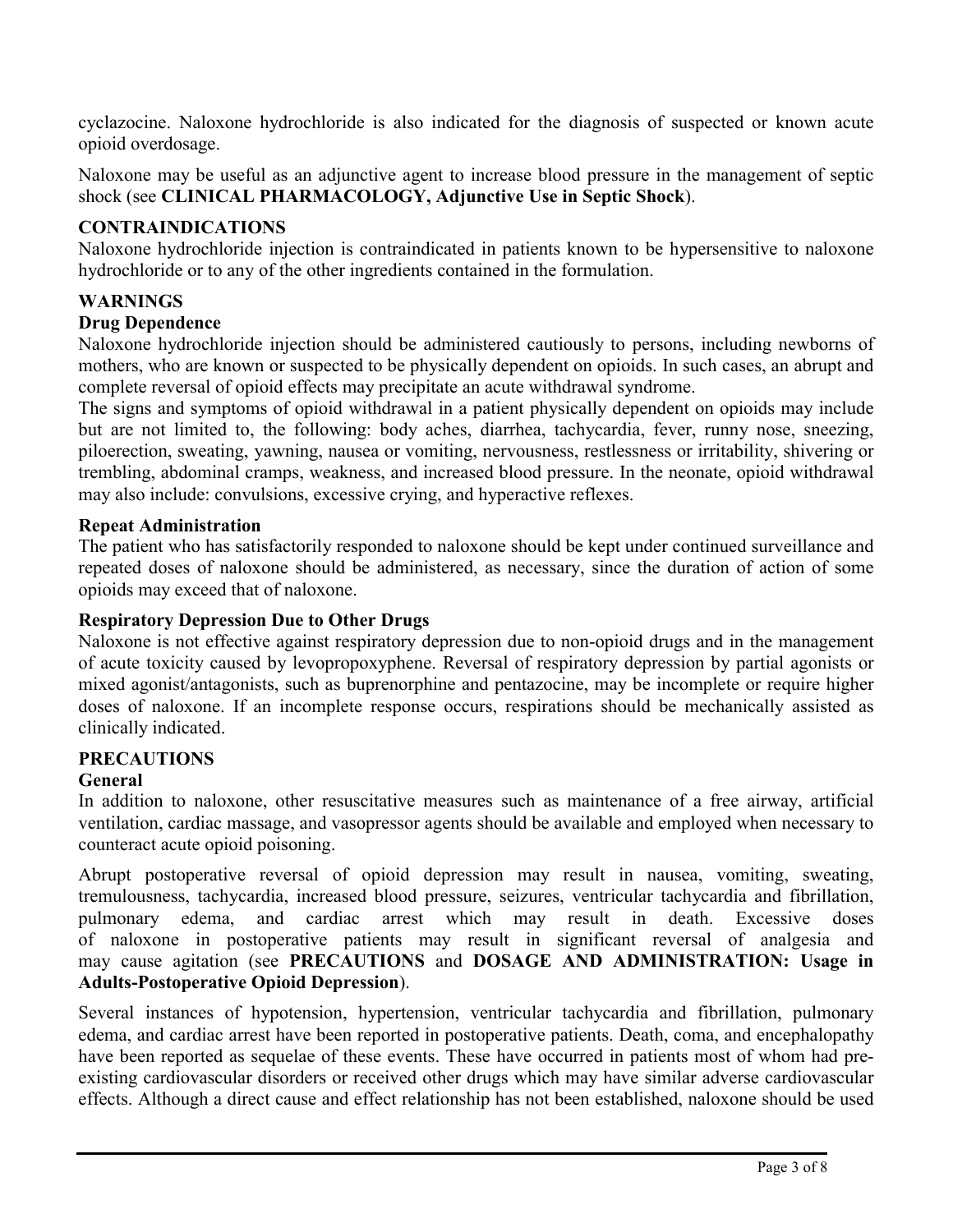with caution in patients with pre-existing cardiac disease or patients who have received medications with potential adverse cardiovascular effects such as hypotension, ventricular tachycardia or fibrillation and pulmonary edema. It has been suggested that the pathogenesis of pulmonary edema associated with the use of naloxone is similar to neurogenic pulmonary edema, i.e., a centrally mediated massive catecholamine response leading to a dramatic shift of blood volume into the pulmonary vascular bed resulting in increased hydrostatic pressures.

### **Drug Interactions**

Large doses of naloxone are required to antagonize buprenorphine since the latter has a long duration of action due to its slow rate of binding and subsequent slow dissociation from the opioid receptor. Buprenorphine antagonism is characterized by a gradual onset of the reversal effects and a decreased duration of action of the normally prolonged respiratory depression. The barbiturate methohexital appears to block the acute onset of withdrawal symptoms induced by naloxone in opiate addicts.

#### **Carcinogenesis, Mutagenesis, Impairment of Fertility**

Studies in animals to assess the carcinogenic potential of naloxone have not been conducted. Naloxone was weakly positive in the Ames mutagenicity and in the *in vitro* human lymphocyte chromosome aberration test but was negative in the *in vitro* Chinese hamster V79 cell HGPRT mutagenicity assay and in the *in vivo* rat bone marrow chromosome aberration study. Reproduction studies conducted in mice and rats at doses 4-times and 8-times, respectively, the dose of a 50 kg human given 10 mg/day (when based on surface area or mg/m<sup>2</sup>), demonstrated no embryotoxic or teratogenic effects due to naloxone.

#### **Use in Pregnancy:**

#### Teratogenic Effects:

Teratology studies conducted in mice and rats at doses 4-times and 8-times, respectively, the dose of a 50 kg human given 10 mg/day (when based on surface area or mg/m<sup>2</sup>), demonstrated no embryotoxic or teratogenic effects due to naloxone. There are, however, no adequate and well controlled studies in pregnant women. Because animal reproduction studies are not always predictive of human response, naloxone hydrochloride should be used during pregnancy only if clearly needed.

#### Non-teratogenic Effects:

Risk-benefit must be considered before naloxone is administered to a pregnant woman who is known or suspected to be opioid-dependent since maternal dependence may often be accompanied by fetal dependence. Naloxone crosses the placenta, and may precipitate withdrawal in the fetus as well as in the mother. Patients with mild to moderate hypertension who receive naloxone during labor should be carefully monitored as severe hypertension may occur.

#### **Use in Labor and Delivery**

It is not known if naloxone hydrochloride injection affects the duration of labor and/or delivery. However, published reports indicated that the administration of naloxone during labor did not adversely affect maternal or neonatal status.

#### **Nursing Mothers**

It is not known whether naloxone is excreted in human milk. Because many drugs are excreted in human milk, caution should be exercised when naloxone hydrochloride is administered to a nursing woman.

#### **Pediatric Use**

Naloxone hydrochloride injection may be administered intravenously, intramuscularly, or subcutaneously in children and neonates to reverse the effects of opiates. The American Academy of Pediatrics, however, does not endorse subcutaneous or intramuscular administration in opiate intoxication since absorption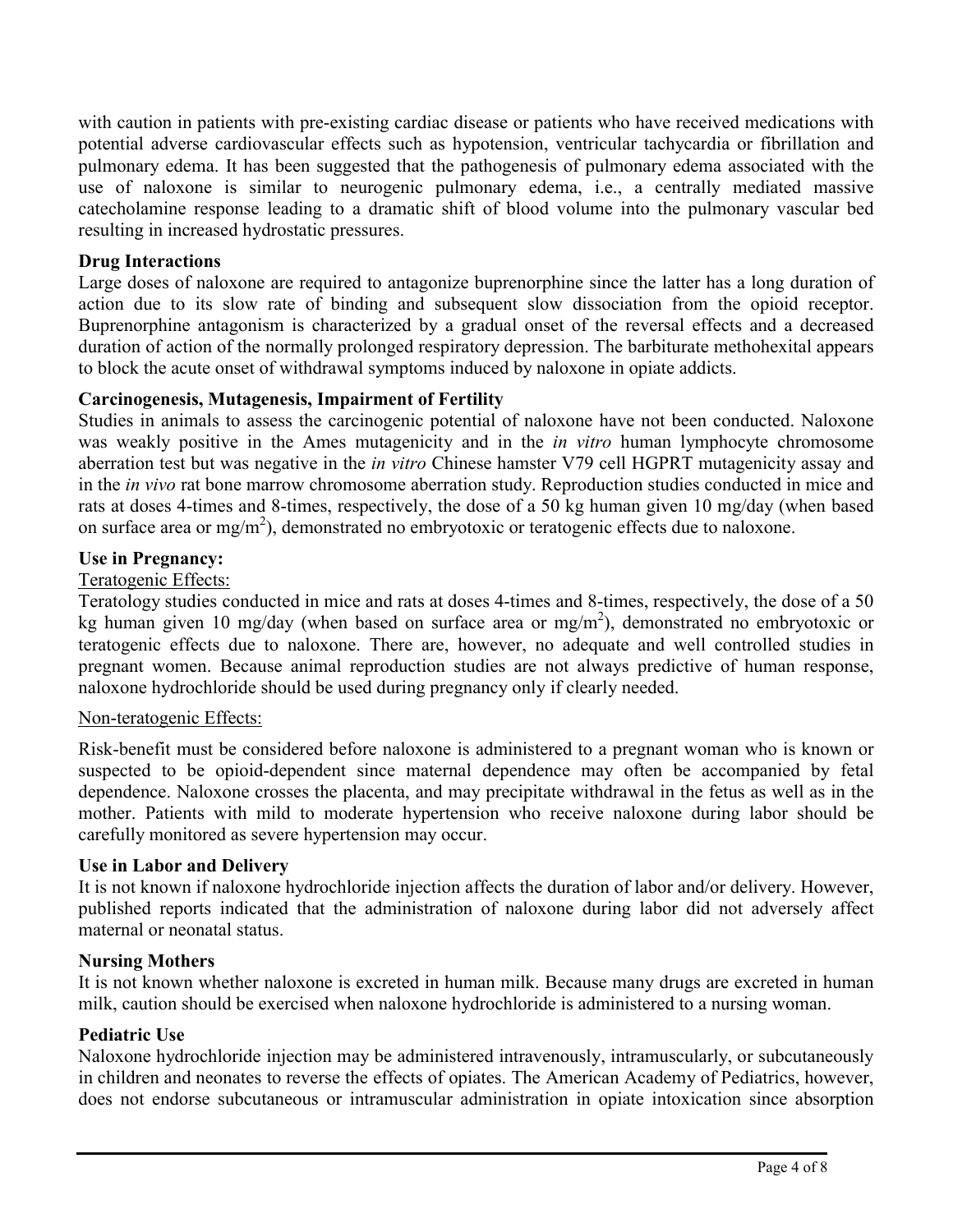may be erratic or delayed. Although the opiate-intoxicated child responds dramatically to naloxone hydrochloride injection, he/she must be carefully monitored for at least 24 hours as a relapse may occur as naloxone is metabolized.

When naloxone hydrochloride injection is given to the mother shortly before delivery, the duration of its effects lasts only for the first two hours of neonatal life. It is preferable to administer naloxone hydrochloride injection directly to the neonate if needed after delivery. Naloxone has no apparent benefit as an additional method of resuscitation in the newly born infant with intrauterine asphyxia, which is not related to opioid use.

**Usage in Pediatric Patients and Neonates for Septic Shock:** The safety and effectiveness of naloxone hydrochloride injection in the treatment of hypotension in pediatric patients and neonates with septic shock have not been established. One study of two neonates in septic shock reported a positive pressor response; however, one patient subsequently died after intractable seizures.

#### **Geriatric Use**

Clinical studies of naloxone hydrochloride injection did not include sufficient numbers of subjects aged 65 and over to determine whether they respond differently from younger subjects. Other reported clinical experience has not identified differences in responses between the elderly and younger patients. In general, dose selection for an elderly patient should be cautious, usually starting at the low end of the dosing range, reflecting the greater frequency of decreased hepatic, renal, or cardiac function, and of concomitant disease or other drug therapy.

#### **Renal Insufficiency/Failure**

The safety and effectiveness of Naloxone hydrochloride injection in patients with renal insufficiency/failure have not been established in well-controlled clinical trials. Caution should be exercised when Naloxone is administered to this patient population.

#### **Liver Disease**

The safety and effectiveness of naloxone hydrochloride injection in patients with liver disease have not been established in well-controlled clinical trials. Caution should be exercised when naloxone is administered to patients with liver disease.

#### **ADVERSE REACTIONS**

#### **Postoperative**

The following adverse events have been associated with the use of naloxone hydrochloride injection in postoperative patients: hypotension, hypertension, ventricular tachycardia and fibrillation, dyspnea, pulmonary edema, and cardiac arrest. Death, coma, and encephalopathy have been reported as sequelae of these events. Excessive doses of naloxone in postoperative patients may result in significant reversal of analgesia and may cause agitation (see **PRECAUTIONS** and **DOSAGE AND ADMINISTRATION; Usage in Adults-Postoperative Opioid Depression**).

### **Opioid Depression**

Abrupt reversal of opioid depression may result in nausea, vomiting, sweating, tachycardia, increased blood pressure, tremulousness, seizures, ventricular tachycardia and fibrillation, pulmonary edema, and cardiac arrest which may result in death (see **PRECAUTIONS**).

#### **Opioid Dependence**

Abrupt reversal of opioid effects in persons who are physically dependent on opioids may precipitate an acute withdrawal syndrome which may include, but not limited to the following signs and symptoms: body aches, fever, sweating, runny nose, sneezing, piloerection, yawning, weakness,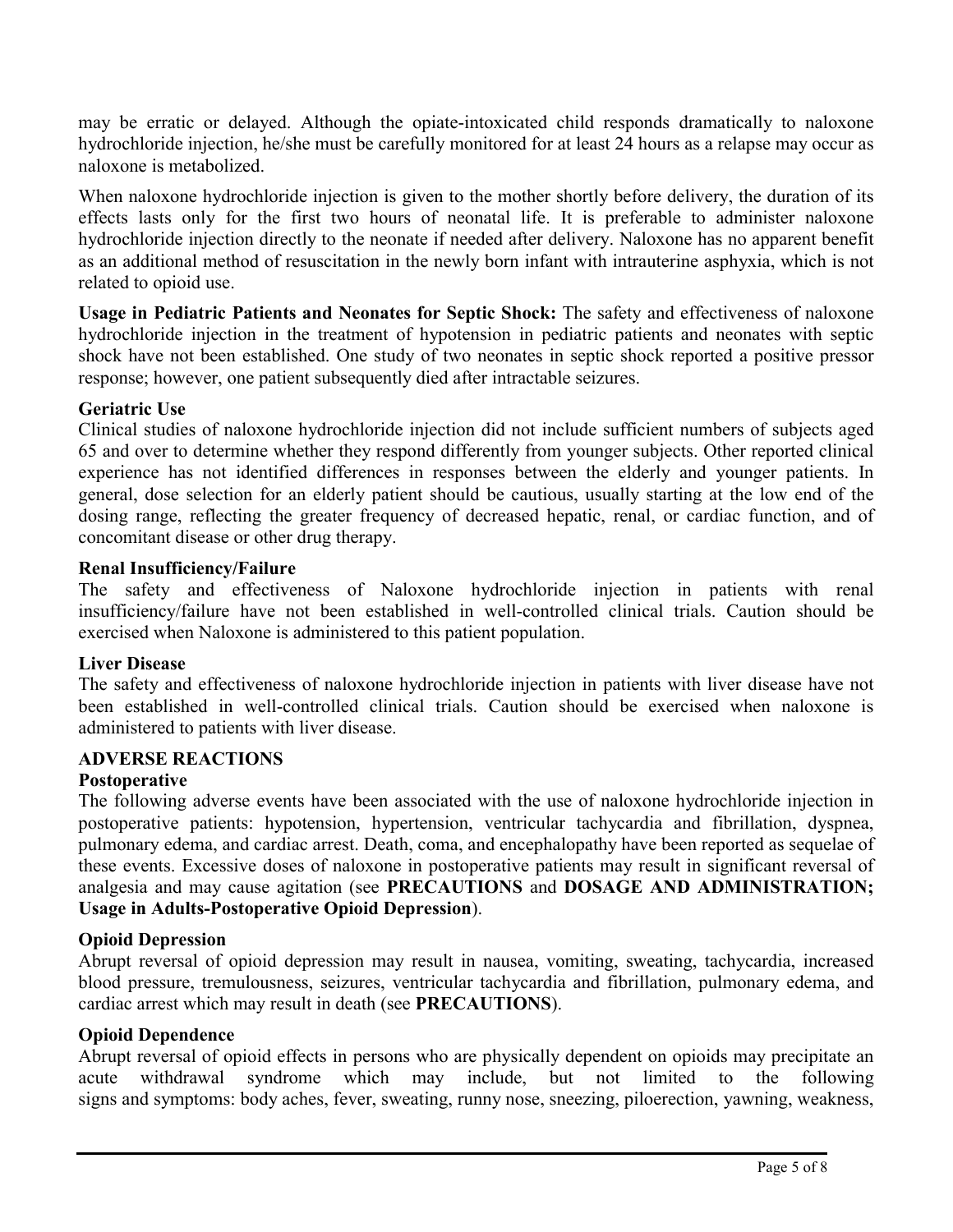shivering or trembling, nervousness, restlessness or irritability, diarrhea, nausea or vomiting, abdominal cramps, increased blood pressure, and tachycardia. In the neonate, opioid withdrawal may also include: convulsions, excessive crying, and hyperactive reflexes (see **WARNINGS**).

Adverse events associated with the postoperative use of naloxone hydrochloride injection are listed by organ system and in decreasing order of frequency as follows:

**Cardiac Disorders:** pulmonary edema, cardiac arrest or failure, tachycardia, ventricular fibrillation, and ventricular tachycardia. Death, coma, and encephalopathy have been reported as sequelae of these events. **Gastrointestinal Disorders:** vomiting, nausea

**Nervous System Disorders:** convulsions, paraesthesia, grand mal convulsion

**Psychiatric Disorders:** agitation, hallucination, tremulousness

**Respiratory, Thoracic, and Mediastinal Disorders:** dyspnea, respiratory depression, hypoxia **Skin and Subcutaneous Tissue Disorders:** nonspecific injection site reactions, sweating **Vascular Disorders:** hypertension, hypotension, hot flashes, or flushing

# See also **PRECAUTIONS** and **DOSAGE AND ADMINISTRATION; Usage in Adults, Postoperative Opioid Depression**

# **DRUG ABUSE AND DEPENDENCE**

Naloxone hydrochloride injection is an opioid antagonist. Physical dependence associated with the use of naloxone hydrochloride injection has not been reported. Tolerance to the opioid antagonist effect of naloxone is not known to occur.

### **OVERDOSAGE**

There is limited clinical experience with naloxone hydrochloride injection overdosage in humans.

### **Adult Patients**

In one small study, volunteers who received 24 mg/70 kg did not demonstrate toxicity.

In another study, 36 patients with acute stroke received a loading dose of 4 mg/kg (10 mg/m<sup>2</sup>/min) of naloxone hydrochloride injection followed immediately by 2 mg/kg/hr for 24 hours. Twenty-three patients experienced adverse events associated with naloxone use, and naloxone was discontinued in seven patients because of adverse effects. The most serious adverse events were: seizures (2 patients), severe hypertension (1), and hypotension and/or bradycardia (3).

At doses of 2 mg/kg in normal subjects, cognitive impairment and behavioral symptoms, including irritability, anxiety, tension, suspiciousness, sadness, difficulty concentrating, and lack of appetite have been reported. In addition, somatic symptoms, including dizziness, heaviness, sweating, nausea, and stomachaches were also reported. Although complete information is not available, behavioral symptoms were reported to often persist for 2 to 3 days.

### **Pediatric Patients**

Up to 11 doses of 0.2 mg naloxone (2.2 mg) have been administered to children following overdose of diphenoxylate hydrochloride with atropine sulfate. Pediatric reports include a 2½ year-old child who inadvertently received a dose of 20 mg naloxone for treatment of respiratory depression following overdose with diphenoxylate hydrochloride with atropine sulfate. The child responded well and recovered without adverse sequelae. There is also a report of a  $4\frac{1}{2}$  year-old child who received 11 doses during a 12hour period, with no adverse sequelae.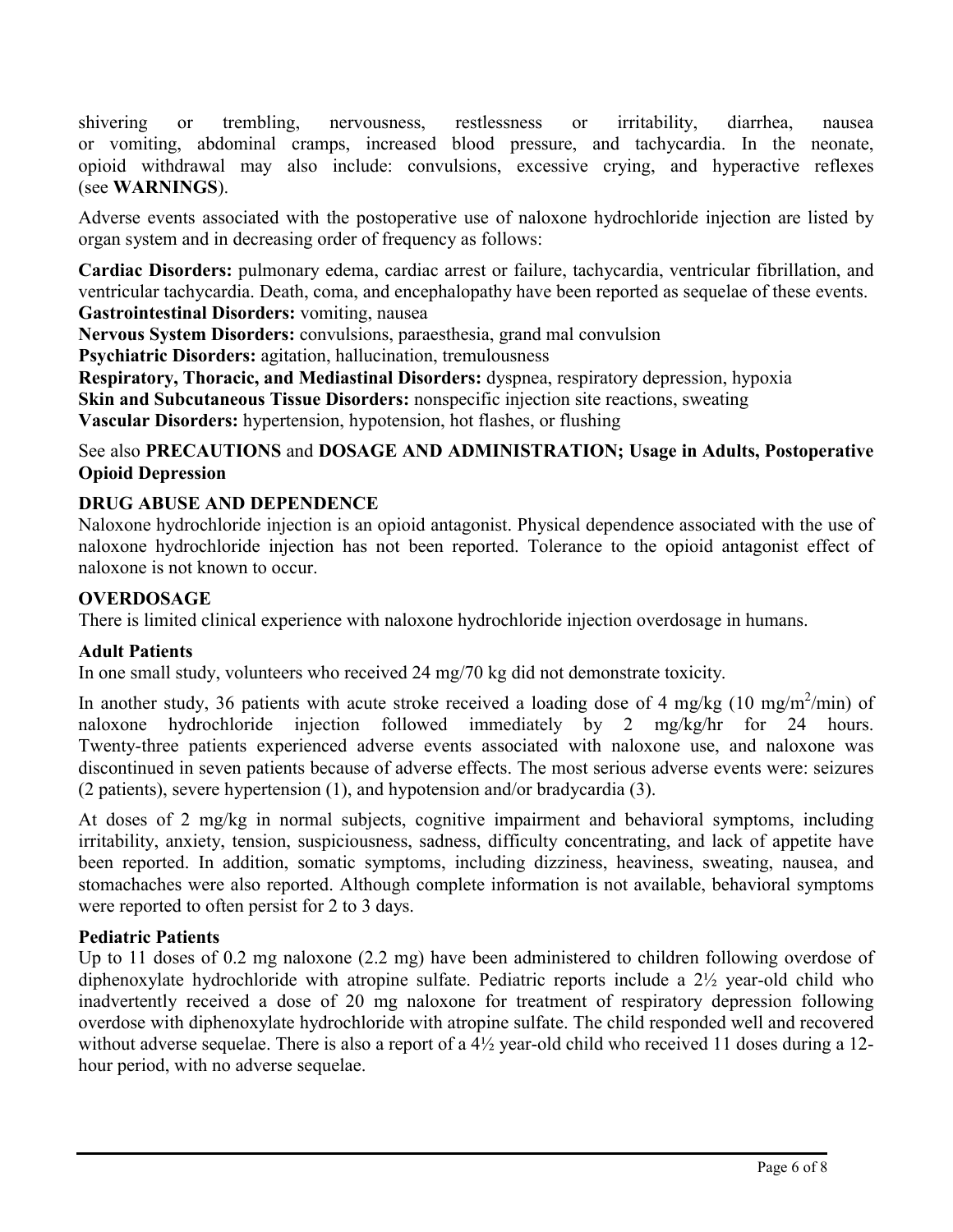#### **Patient Management**

Patients who experience a naloxone overdose should be treated symptomatically in a closely supervised environment. Physicians should contact a poison control center for the most up-to-date patient management information.

### **DOSAGE AND ADMINISTRATION**

Naloxone Hydrochloride Injection, USP may be administered intravenously, intramuscularly, or subcutaneously. The most rapid onset of action is achieved by intravenous administration and it is recommended in emergency situations.

Since the duration of action of some opioids may exceed that of naloxone, the patient should be kept under continued surveillance. Repeated doses of naloxone should be administered, as necessary.

**Intravenous Infusion:** Naloxone Hydrochloride Injection, USP may be diluted for intravenous infusion in 0.9% sodium chloride injection or 5% dextrose injection. The addition of 2 mg of naloxone hydrochloride in 500 mL of either solution provides a concentration of 0.004 mg/mL. Mixtures should be used within 24 hours. After 24 hours, the remaining unused solution must be discarded. The rate of administration should be titrated in accordance with the patient's response.

Naloxone Hydrochloride Injection, USP should not be mixed with preparations containing bisulfite, metabisulfite, long-chain or high molecular weight anions, or any solution having an alkaline pH. No drug or chemical agent should be added to Naloxone Hydrochloride Injection, USP unless its effect on the chemical and physical stability of the solution has first been established.

#### **General**

Parenteral drug products should be inspected visually for particulate matter and discoloration prior to administration whenever solution and container permit.

#### **Usage in Adults:**

Opioid Overdose—Known or Suspected: An initial dose of 0.4 mg to 2 mg of naloxone hydrochloride may be administered intravenously. If the desired degree of counteraction and improvement in respiratory functions is not obtained, it may be repeated at 2 to 3 minute intervals. If no response is observed after 10 mg of naloxone hydrochloride have been administered, the diagnosis of opioid induced or partial opioid induced toxicity should be questioned. Intramuscular or subcutaneous administration may be necessary if the intravenous route is not available.

Postoperative Opioid Depression: For the partial reversal of opioid depression following the use of opioids during surgery, smaller doses of naloxone hydrochloride are usually sufficient. The dose of naloxone should be titrated according to the patient's response. For the initial reversal of respiratory depression, naloxone hydrochloride should be injected in increments of 0.1 to 0.2 mg intravenously at two to three minute intervals to the desired degree of reversal, i.e., adequate ventilation and alertness without significant pain or discomfort. Larger than necessary dosage of naloxone may result in significant reversal of analgesia and increase in blood pressure. Similarly, too rapid reversal may induce nausea, vomiting, sweating or circulatory stress.

Repeat doses of naloxone may be required within one to two hour intervals depending upon the amount, type (i.e., short or long acting) and time interval since last administration of opioid. Supplemental intramuscular doses have been shown to produce a longer lasting effect.

**Septic Shock:** The optimal dosage of Naloxone or duration of therapy for the treatment of hypotension in septic shock patients has not been established (see **CLINICAL PHARMACOLOGY**).